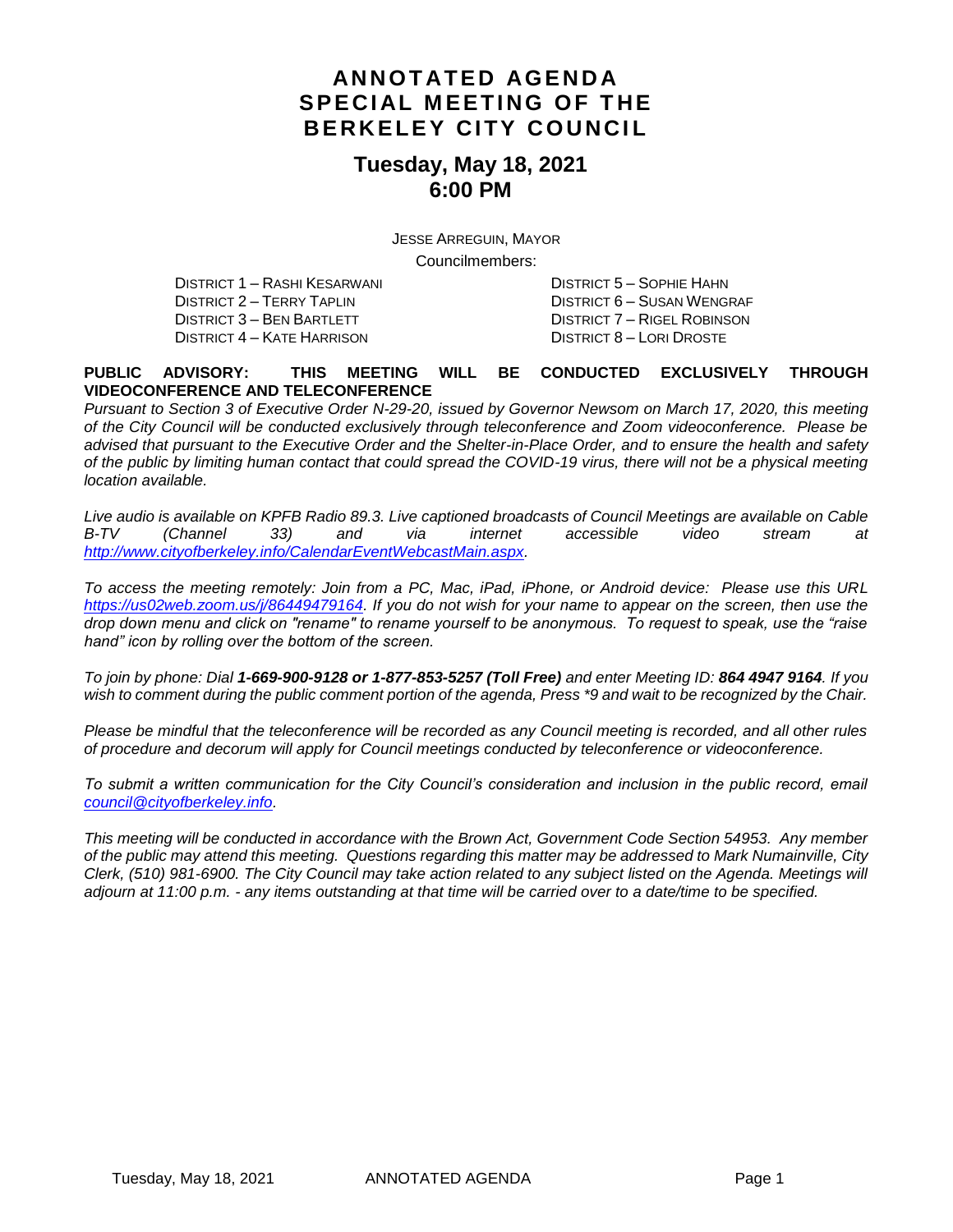### **Preliminary Matters**

**Roll Call:** 6:03 p.m.

**Present:** Kesarwani, Taplin, Bartlett, Harrison, Hahn, Wengraf, Robinson, Droste, Arreguin

**Absent:** None

### **Report from Closed Session**

Item a) City Council met in closed session on May 18, 2021 Pursuant to Government Code Section 54956.9(d)(2) and provided direction to outside counsel and approved a stipulated settlement of permanent disability with an award of lifetime future medical care, as to a workers' compensation matter WCAB Case Number: #ADJ9183953.

Item b) City Council met in closed session on May 18, 2021 Pursuant to Government Code Section 54956.9(d)(2) and provided direction to outside counsel and approved a stipulated settlement of permanent disability with an award of lifetime future medical care, or in the alternative, by Compromise and Release with a release of future medical care, as to a workers' compensation matter WCAB Case Number: # ADJ11329423 and ADJ11329404.

### **Action Calendar**

# **1. Systems Alignment Proposal**

**From: City Manager**

**Recommendation:** Direct the City Manager to bring back a resolution for adoption of the Systems Alignment proposal as described in this document and incorporating direction and input received from City Council during the worksession.

**Financial Implications:** See report Contact: Dave White, City Manager's Office, (510) 981-7000

**Action:** M/S/C (Arreguin/Robinson) to accept supplemental materials from Councilmember Droste on Item 1. **Vote:** All Ayes.

**Action:** 11 speakers. M/S/C (Arreguin/Hahn) to continue the item to the June 15, 2021 regular meeting to allow Councilmembers to submit written comments for the public record. **Vote:** All Ayes.

Recess 8:02 p.m. – 8:13 p.m.